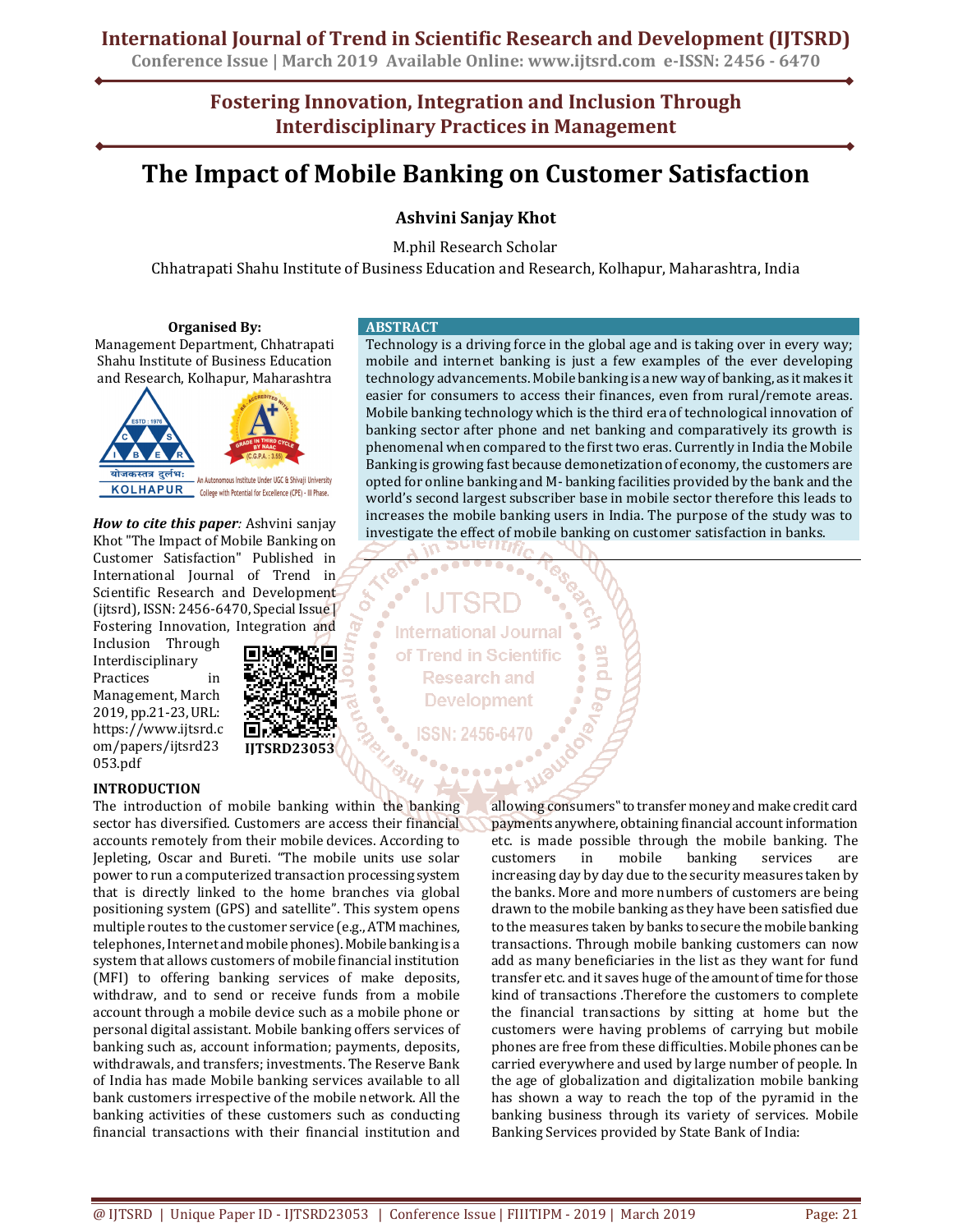#### **1. Mobile Banking Service over Application/ Wireless Application Protocol (WAP):**

The service is available on java enabled /Android mobile phones (with or without GPRS) /i-phones where the user is required to download the application on to the mobile handset. The service can also be availed via WAP on all phones (java/non java) with GPRS connection. The following functionalities are available:

- A. Funds transfer (within and outside the bank)
- B. Immediate Payment Services (IMPS)
- C. Enquiry services (Balance enquiry/ Mini statement)
- D. Cheque book request
- E. Demat Enquiry Service
- F. Bill Payment (Utility bills, credit cards, Insurance premium), Donations, Subscriptions
- G. Mobile /DTH Top up
- H. M Commerce (Merchant payments, SBI life insurance premium).

#### **2. Mobile Banking Service over SMS:**

The service is available on all phones. The customer can send keywords as SMS to 9223440000.Ths number gives all the user menu of mobile banking services. Ordinary SMS charges are applicable. The following functionalities are available:

- A. Enquiry Services (Balance Enquiry/Mini Statement).
- B. Prepaid Mobile / MobiCash wallet Top up
- C. DTH Recharge
- D. IMPS Fund transfer (Mobile number & MMID and one Account Number & IFS Code) of Trend in

ō

- E. Change MPIN
- F. IMPS Merchant payments,

Recent innovations in telecommunications have enabled the launch of new access methods for banking services, one of these is mobile banking, whereby a customer interacts with a bank via mobile phone. However, despite efforts banks to expand the market and usage of mobile channels, there are very few consumers who are actively using the same leading to inefficiency on mobile banking. Some of the reasons contributing to this include the lack of adoption of mobile as a channel for banking despite the push, ineffective and inaccessible services on mobile banking has led to limitations of services on mobile banking, non-replication of mobile banking services in varied languages etc.

#### **The Current Scenario of Mobile Banking In India**

The Few years back nobody knew about the mobile banking wallets in India. Of late, despite of being a new concept, mobile banking wallets have witnessed immense popularity. At the moment, people are facing currency crunch in India and this is where the mobile banking wallets are reducing the burden of the people. These M-banking wallets attract the users by offering discounts and cash back points at regular intervals. In India "Mobile Banking Study" despite the impetus provided by demonetization, digital banking is not yet a pervasive experience in India. Most banking relationships still begin and continue at the branch. However, there is great potential for banks to move more into the digital space. Only 51 per cent of retail banking customers have a reliable online and mobile banking experience with their main financial institution*.* These results was based on in-person interviews with 5,368 retail

banking customers conducted between February and April 2018 across 14 states and included both private and public banks customers are inevitable they were opted for mobile banking services and partially satisfied this mobile banking facilities*(Reserve Bank of India.)*.

#### **Objectives:**

The major objectives of the study are as follows:

- 1. To highlight the theoretical background and current scenario of mobile banking services in Indian context;
- 2. To highlight the advantages and disadvantages of mobile banking.

#### **Research Methodology**

This research paper is based on Secondary data.

#### **Advantages of Mobile banking**

**Decreased infrastructure costs-** Banks do not have to maintain many physical branches if more customer carry out banking via their mobile phone. For the financial institution, this means a reduction in overhead expenses.

**Efficient utilization of experts and human capital**-Financial institution can centralize their limited pool of banking and financial experts and use these experts to service customers no matter where customers are located. It is the maximum utilization of high cost human capital.

**Document sharing and assistance with other digital banking services-** mobile banking technology now enables mobile, document sharing and screen sharing of the customer's mobile device. This allows customers and bank representative to conduct real-time, document review and **Researd** real time personalized support with the financial institutions Developmobile app.

> **Enhanced security over telephone banking** - Mobile phone now often include ace-recognition technology, fingerprint scanners. This bio-metric data provides more security and protection for customers than simple telephone banking password. For both the financial institution and customer, this means fewer instances of compromised data and fraud.

> **Increased in accessibility to understand customer segments-**Mobile banking allows those with difficulty in accessing branch location the ability to enjoy banking services. this includes people who live in rural locations , far from a physical branch.

#### **Disadvantages of Mobile Banking**

**Inability to deal with cash-** one is unable to make to make cash withdrawals or a cash deposits with a mobile a phone. However, this disadvantage is mitigated by the fact that payment are shifting towards cashless, mobile based payment transactions.

When a mobile banking user receives a fake text message asking for bank account details from a hacker. There are also very limited anti-virus software options for mobile devices.

To make maximum benefit of mobile banking one should have smart phone. Some banks have specific software for specific mobile such as iphone and blackberry people should download different apps based on the smart phone.